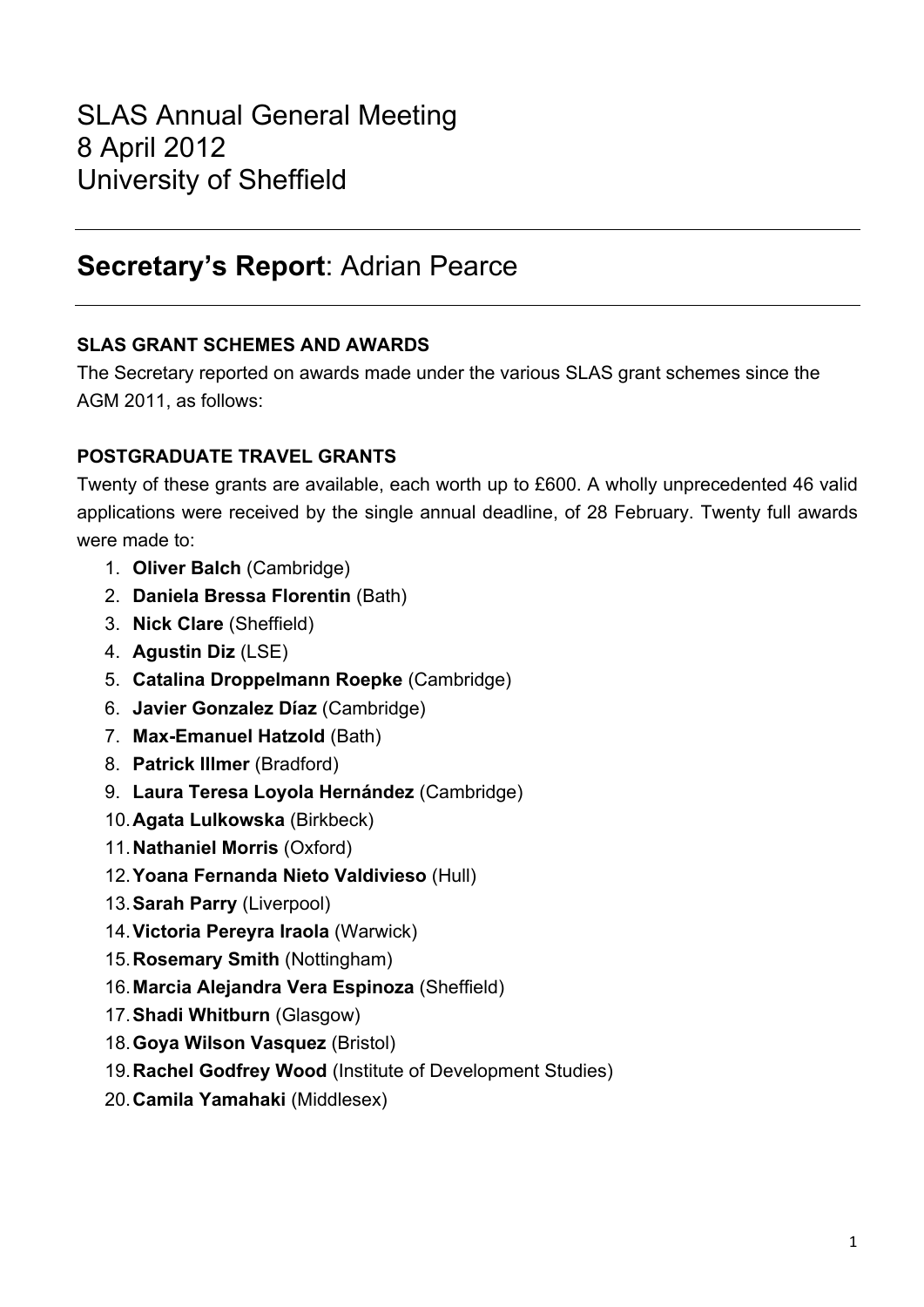# **POSTGRADUATE CONFERENCE GRANTS**

Eight of these grants are made available each year, each worth up to £500. We received 7 applications by the 28 September deadline, and (again) a wholly unprecedented 21 applications by the 28 February deadline (applications were thus triple those in typical years recently). A total of eleven awards were in fact made, of which nine were full grants of £500, to:

- 1. **Pablo Calderón Martínez** (King's College London)
- 2. **Mateja Celestina** (Manchester)
- 3. **Ainhoa Montoya** (Manchester)
- 4. **Matt Wilde** (LSE)
- 5. **Maria Mancilla Garcia** (Oxford)
- 6. **Beatriz Tadeo Fuica** (St Andrews)
- 7. **Alejandra Serpente** (Institute for the Study of the Americas)
- 8. **Esther López Pila** (Sussex)
- 9. **James Butterworth** (Royal Holloway).

**Carolina Ramirez** (Goldsmiths) was made a grant of partial grant of £488, and **Franka Winter** (Trinity College Dublin at Belfast) one of £360.

### **CONFERENCE POSTGRADUATE BURSARIES**

Twenty grants were available, each worth £165. Mysteriously, we received only 13 valid applications by the 15 February deadline, and so made thirteen awards, to:

- 1. **Angela Ballone** (Liverpool)
- 2. **Natalie Cresswell** (Newcastle)
- 3. **Rosie Doyle** (St Andrews)
- 4. **Luciana Lang Reinisch** (Manchester)
- 5. **Roger Merino Acuña** (Bath)
- 6. **Daniel Ozarow** (Middlesex)
- 7. **Alejandro Peña** (City)
- 8. **Mara Polgovsky Ezcurra** (Cambridge)
- 9. **Holly Ryan** (City)
- 10.**Fernando Sdrigotti** (Birkbeck)
- 11.**Alexandra Seedhouse** (Newcastle)
- 12.**Beatriz Tadeo Fuica** (St Andrews)
- 13.**Tamara Tatem-Hale** (LSE).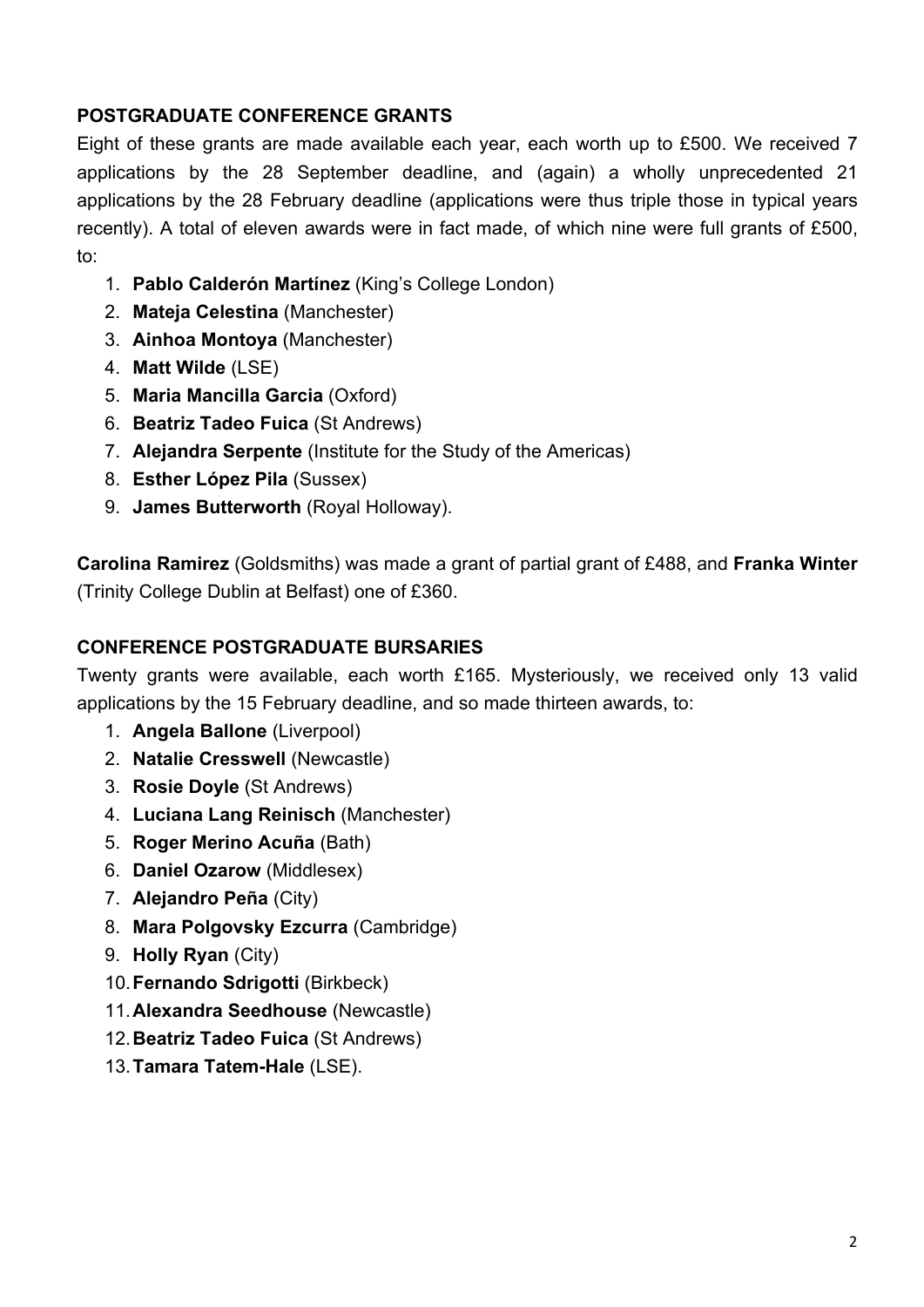# **'LATIN AMERICAN SCHOLAR' GRANTS**

Seven grants 'Latin American Scholar' grants were available to bring scholars and other recognised speakers to the UK for the Annual Conference, each worth up to £1,000. We received a rather low eight applications by the 15 February deadline, and six awards were made, as follows:

## **Full awards**

- 1. **Natalia Priego** (Mexico)
- 2. **Santiago Bastos Amigo** (Mexico)
- 3. **Samuel Martínez** (Mexico)
- 4. **Gabriel Levita** (Argentina)

### **Partial awards (£575)**:

- 1. **Carlos Alzugaray Treto** (Cuba)
- 2. **Rafael Hernández** (Cuba)

# **CONFERENCE AND EVENT SUPPORT**

A total of £3,000 is available under this scheme, with individual grants limited to a maximum of £1,000. We received five applications by each of the annual deadlines, of 28 September and 28 February, and a total of five awards were made, as follows:

- 1. **Sarah Barrow**, for an event titled '*Reframing the National in Hispanic Film*', held at the University of Lincoln on 24-25 February 2012: £1,000.
- 2. **Stephen Hart**, for an event titled '*Science-Politics-Art: Re-Visioning César Vallejo*', held at University College London on 15-16 March 2012: £750.
- 3. **Catherine Davies**, for an event titled '*Women in Latin American Independence: History, Society, Culture*', held at the Institute for the Study of the Americas in late March 2012: £600.
- 4. **Andrés Villar**, **Carmen Sepúlveda**, and **Tomás Undurraga**, for an event titled '*Chile's Winter of Discontent: The Breakdown of a paradigm in Latin America?*', to be held at the Institute for the Study of the Americas on 11 May 2012: £1,000.
- 5. **Deborah Toner**, for an event titled '*Economic Liberalism in the Americas'*, to be held at the Institute for the Study of the Americas on 6 June 2012: £750.

SLAS also funded **Fiona McIntyre's** event based around the Argentine writer Andrés Neuman, held in Edinburgh early this year, to the tune of £245; this award was carried over from the previous round due to delays in its organisation.